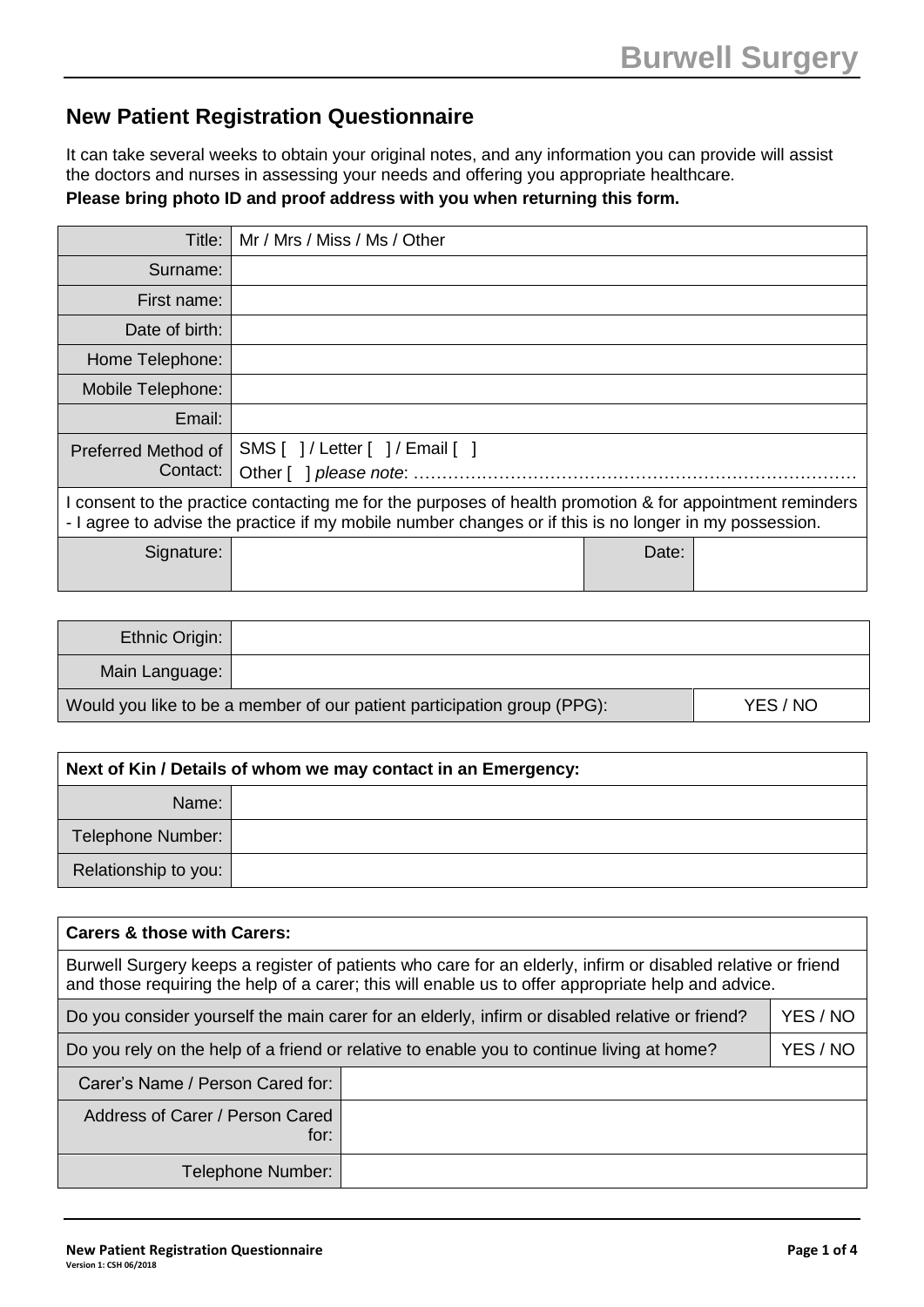| Relationship to you:                               |  |
|----------------------------------------------------|--|
| Any further details that you think<br>are helpful: |  |

| <b>Permission for Named Person:</b>                                                                                                              |                                       |  |
|--------------------------------------------------------------------------------------------------------------------------------------------------|---------------------------------------|--|
| Due to my medical condition / language barrier, I give permission to the person named below to discuss<br>my medical needs with Burwell Surgery. |                                       |  |
|                                                                                                                                                  | Title:   Mr / Mrs / Miss / Ms / Other |  |
| Surname:                                                                                                                                         |                                       |  |
| First name:                                                                                                                                      |                                       |  |
| Relationship:                                                                                                                                    |                                       |  |

|                                                                                                                                                                          | <b>Record Sharing:</b>                                                                                                                                                                                                      |          |  |
|--------------------------------------------------------------------------------------------------------------------------------------------------------------------------|-----------------------------------------------------------------------------------------------------------------------------------------------------------------------------------------------------------------------------|----------|--|
| You have two choices which allow you to control how your record is shared. You can change these<br>choices at any time by letting the relevant practice or service know. |                                                                                                                                                                                                                             |          |  |
| <b>SHARING OUT</b>                                                                                                                                                       | This controls whether your information recorded at this practice or<br>service can be shared with other healthcare services.                                                                                                | YES / NO |  |
| <b>SHARING IN</b>                                                                                                                                                        | This determines whether or not this practice or service can view<br>information in your record that has been entered by other services who<br>are providing care for you, or who may provide care for you in the<br>future. | YES / NO |  |

| <b>Online Services:</b> |                                                                                                                                                                         |  |
|-------------------------|-------------------------------------------------------------------------------------------------------------------------------------------------------------------------|--|
|                         | Patients over 16 can now make GP appointments and request prescriptions online.<br>Anyone wishing to use this service <b>must</b> have a photo ID and an email address. |  |
| Email Address:          |                                                                                                                                                                         |  |
|                         | ID Provided:   Passport [ ] / Driving Licence [ ] / Other [ ]                                                                                                           |  |

| Lifestyle:                                                                                                                                                                                                   |                             |                                |          |  |  |  |
|--------------------------------------------------------------------------------------------------------------------------------------------------------------------------------------------------------------|-----------------------------|--------------------------------|----------|--|--|--|
| Our practice is here to support you in all areas of your health therefore providing us with information<br>about your lifestyle would be beneficial to us. Please complete as much of the below as possible. |                             |                                |          |  |  |  |
| Height:                                                                                                                                                                                                      |                             |                                | Weight:  |  |  |  |
| <b>Smoking Status:</b>                                                                                                                                                                                       |                             |                                |          |  |  |  |
|                                                                                                                                                                                                              | Are you a current smoker:   | YES / NO                       |          |  |  |  |
|                                                                                                                                                                                                              | Ex-Smoker:                  | YES / NO<br>Approx. quit date: |          |  |  |  |
|                                                                                                                                                                                                              | Never Smoked: I<br>YES / NO |                                |          |  |  |  |
| If you are a smoker and would like help or advice on how to stop, our nurses can<br>help you - Would you like help to quit:                                                                                  |                             |                                | YES / NO |  |  |  |
|                                                                                                                                                                                                              |                             |                                |          |  |  |  |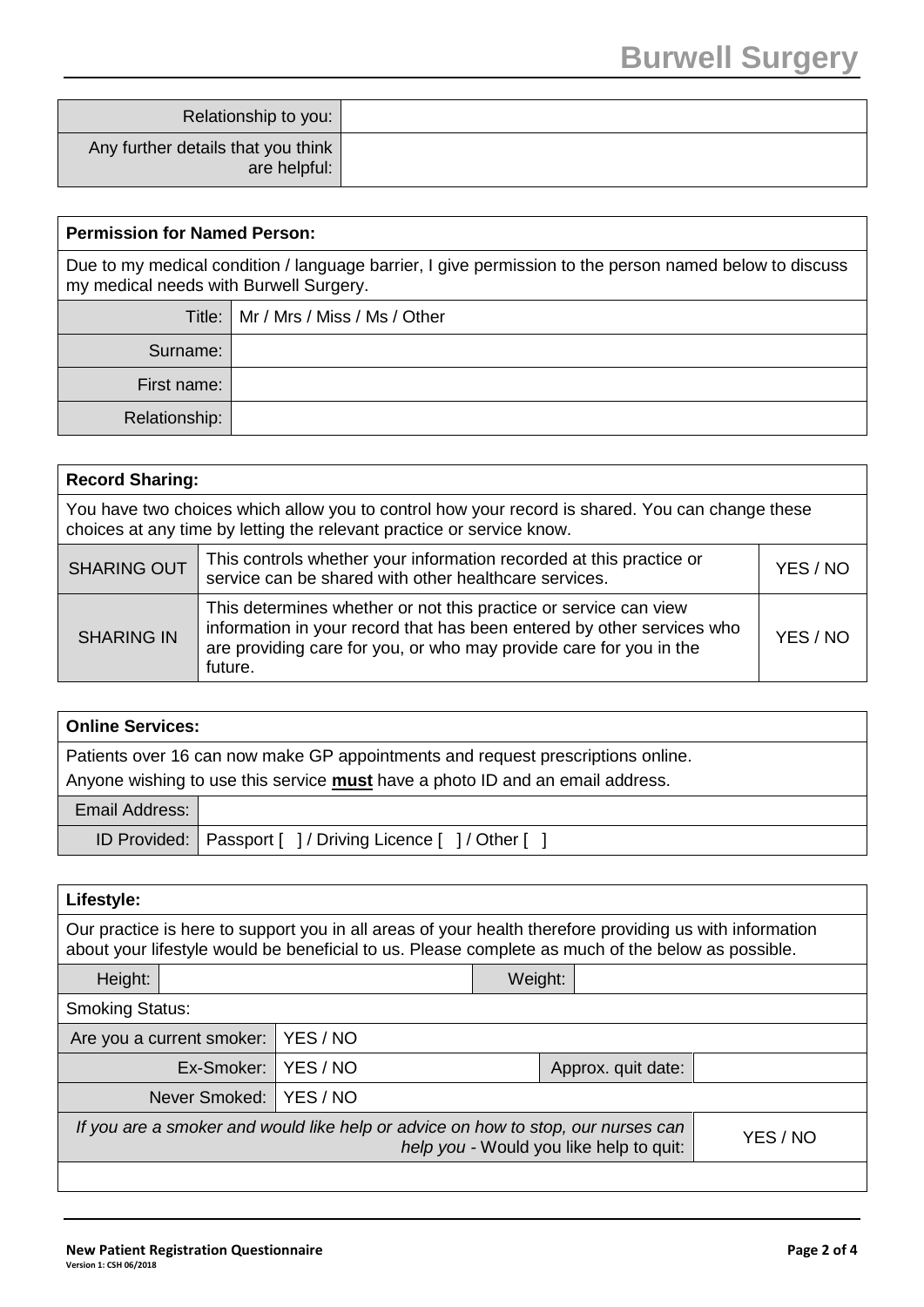| <b>Alcohol Consumption:</b>                              |                                 |
|----------------------------------------------------------|---------------------------------|
| How often did you have a drink containing alcohol in the | $0 -$ Never                     |
| past year?                                               | 1 - Monthly or less             |
|                                                          | 2 - Two to four times a month   |
|                                                          | 3 - Two to three times per week |
|                                                          | 4 - Four or more times a week   |
| How many drinks did you have on a typical day when you   | $0 - 1$ or 2                    |
| were drinking in the past year?                          | 1 - $3$ or $4$                  |
|                                                          | $2 - 5$ or 6                    |
|                                                          | $3 - 7$ to 9                    |
|                                                          | 4 - 10 or more                  |
| How often did you have six or more drinks on one         | $0 -$ Never                     |
| occasion in the past year?                               | 1 - Less than monthly           |
|                                                          | 2 - Monthly                     |
|                                                          | 3 - Weekly                      |
|                                                          | 4 - Daily or almost daily       |

| <b>Medication:</b>                                                                                                                                                                                                                                                                                                                                                    |                                           |  |
|-----------------------------------------------------------------------------------------------------------------------------------------------------------------------------------------------------------------------------------------------------------------------------------------------------------------------------------------------------------------------|-------------------------------------------|--|
| If you take any medication regularly we will require you to see a GP before we can issue you any of<br>these. Therefore please ensure you have enough medication to see you through from your previous<br>surgery. The receptionist can assist you in booking this appointment.<br>If you have previously nominated a pharmacy this will be removed from your record. |                                           |  |
| How would you like to collect your prescriptions:                                                                                                                                                                                                                                                                                                                     |                                           |  |
| am a Dispensing patient                                                                                                                                                                                                                                                                                                                                               | Green paper prescription from the Surgery |  |
| (Medications collected from surgery)                                                                                                                                                                                                                                                                                                                                  | (Green paper to take to any pharmacy)     |  |
| Electronic prescription sent to:                                                                                                                                                                                                                                                                                                                                      | (new nomination)                          |  |

## **Allergies:**

Any allergies or reactions? (e.g. to: medications, medical dressings, vaccinations or foodstuffs):

| <b>Family History:</b>                                                                                     |          |  |  |  |  |  |
|------------------------------------------------------------------------------------------------------------|----------|--|--|--|--|--|
| Have any members of your family suffered from the following:<br>(if YES, please state which family member) |          |  |  |  |  |  |
| <b>Heart Disease</b>                                                                                       | YES / NO |  |  |  |  |  |
| <b>Stroke</b>                                                                                              | YES / NO |  |  |  |  |  |
| <b>Diabetes</b>                                                                                            | YES / NO |  |  |  |  |  |